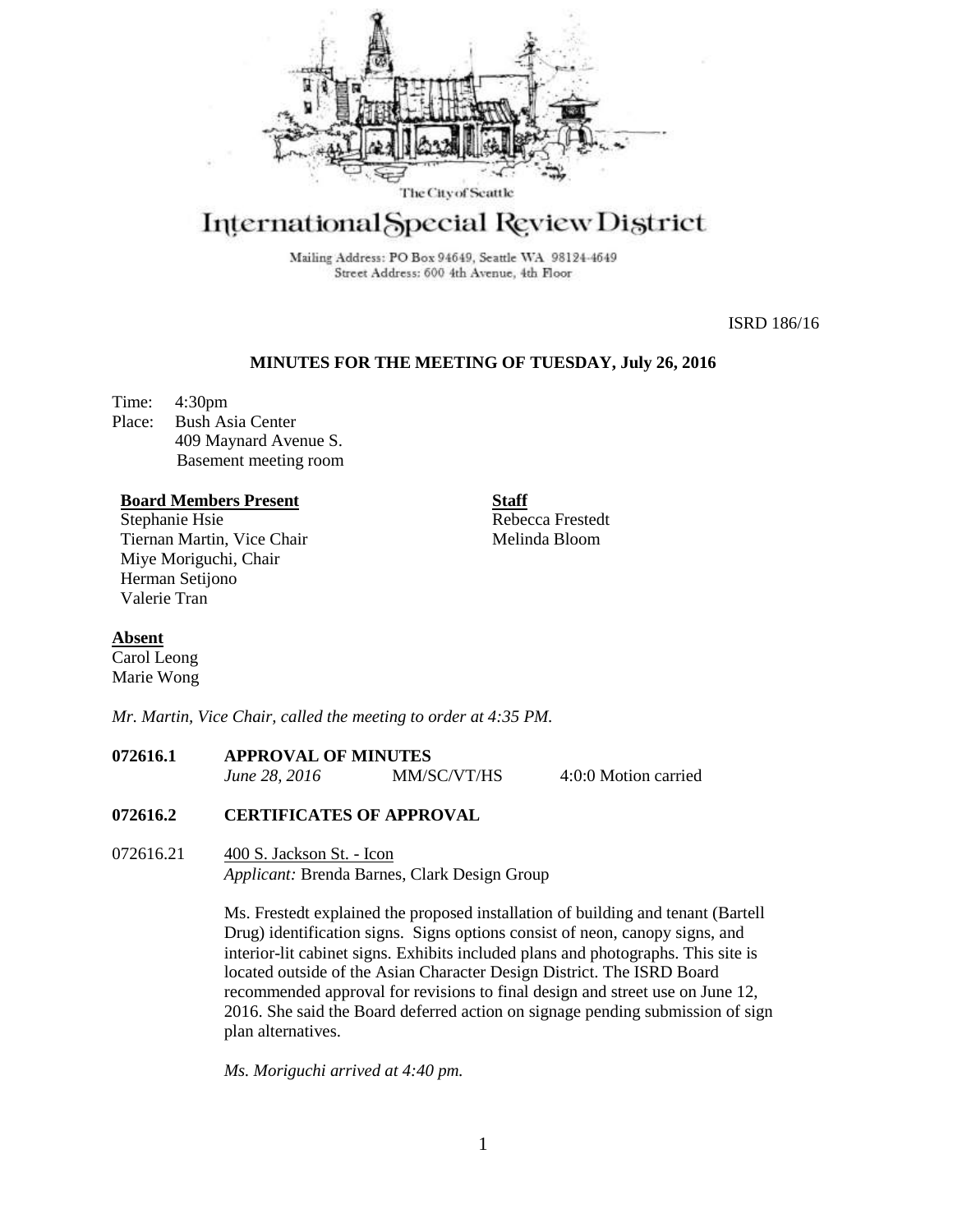Applicant Comment:

Bob Edwards, Bartell Drug, explained they were following up on board concerns raised during the initial sign proposal. He said he thought the concerns have been addressed.

Rob Rademacher, Bartell Drug, went over plan packets and explained that they removed a south-facing sign at the corner, in response to Board concerns; they have justified signs B and C to the top for better aesthetics; and said that preferred option A has red neon Chinese characters on white background with all reds and whites matching the Bartell branding (more congruent colors).

Mr. Martin referred to the diagram of the west/south elevation and asked if a tree will be planted where the sign has been removed.

Scott Clark, Clark Design Group, said that the bridge structure prevented placing a tree in that area; there will be landscaping below the signs, as previously approved.

Public Comment: There was no public comment.

Board Discussion:

Ms. Frestedt stated that during the initial presentation that the board expressed concern that the building had been 'over-signed' with specific concern about the quantity and configuration of proposed signage at the southwest corner.

Ms. Moriguchi said they are moving in the right direction with simplifying and clarifying signs. Other members agreed.

Action: I move that the International Special Review District Board recommend approval of a Certificate of Approval for signage, as reflected in option A.

The Board directs staff to prepare a written recommendation of approval based on considering the application submittal and Board discussion at the July 26, 2016 public meeting, and forward this written recommendation to the Department of Neighborhoods Director.

The proposed signage meets the following sections of the **International Special Review District Ordinance and** a**pplicable Design Guidelines:**

**SMC 23.66.030 – Certificates of approval – Application, review and appeals SMC 23.66.338 – Signs**

#### **Secretary of the Interior Standard #10**

MM/SC/HS/TM 5:0:0 Motion carried.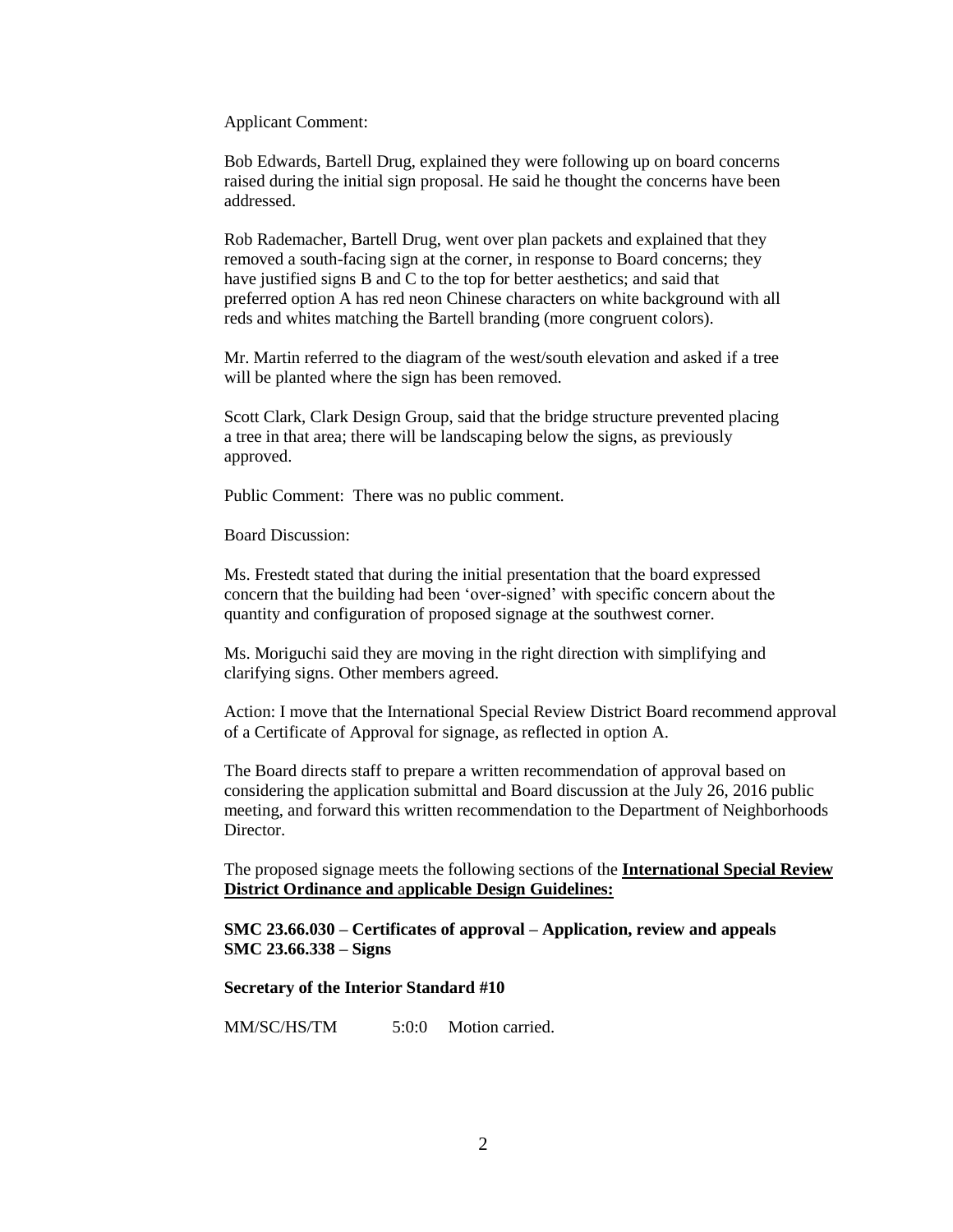#### 072616.22 525 S. Yesler Way *Applicant:* Paul Hanson, NK Architecture

#### *Mr. Setijono recused himself.*

Ms. Frestedt provide a summary of the project to date for proposed use and preliminary design of a seven-story mixed-use building consisting of 160 residential units, ground floor commercial (12,675 sq ft) to be used for a child care center and one level of underground parking (60 stalls). The site is currently a surface parking lot, with no buildings or structures on the site.

Ms. Frestedt said the applicant has given three briefings to the Board since October 2015. The briefings took place on October 27, 2015, January 12, 2016 and March 22, 2016. She referred to a more detailed chronology in the staff report. She said that on June 13, 2016, the Department of Construction and Inspections issued a Determination of Non-Significance (DNS) with conditions for the proposal. No environmental impact statement was required.

## Applicant Comment:

Paul Hanson, NK Architects, explained the project to date and that they were seeking approval for use and preliminary design. He said that all trees will be removed and will be replaced and noted the intent to graft and preserve apple trees. He went over the different massing schemes that had been presented to the board during design development. (See PowerPoint handouts in DON file for details). He noted the attention to the pedestrian experience with visible and playful connection with courtyard, secure and well-lit building, warmth of color, artistic decorative elements, reflection of Japantown with urban pattern, repetition of windows – he noted the NP and Panama; he noted the proposed materials at grade being simple and transparent. He noted the inspiration from district buildings in the stepped two-story frontage, repetition of windows and materials that were of their time. He said the detail at the window will have some depth and color from edges – some teal zones and some red zones. He said that metal panels are not in the character of the neighborhood and they propose to use precast concrete panels that have an earthen feel and are broken down to a pedestrian scale. He said they will simplify the storefront panel pattern and will change color by zone. He provided sight lines from various points.

Ms. Frestedt said they could comment on but not approve final design elements at this meeting.

Mr. Hanson said they are pushing canopy up a foot to comply with code and will need a departure; the canopy will be 8'6" above grade and the minimum by Code is 10' above sidewalk. He noted issue with grade change. He cited Code section 23.49.018.

Ms. Hsie asked about colored vertical elements.

Ms. Frestedt said that is related to final design but to look at if that might influence a decision on bulk, mass and scale.

Ms. Hsie said it seems like a lot of boxes and then vertical and asked what the concept is. She asked about the concepts and thinking behind the proposed massing.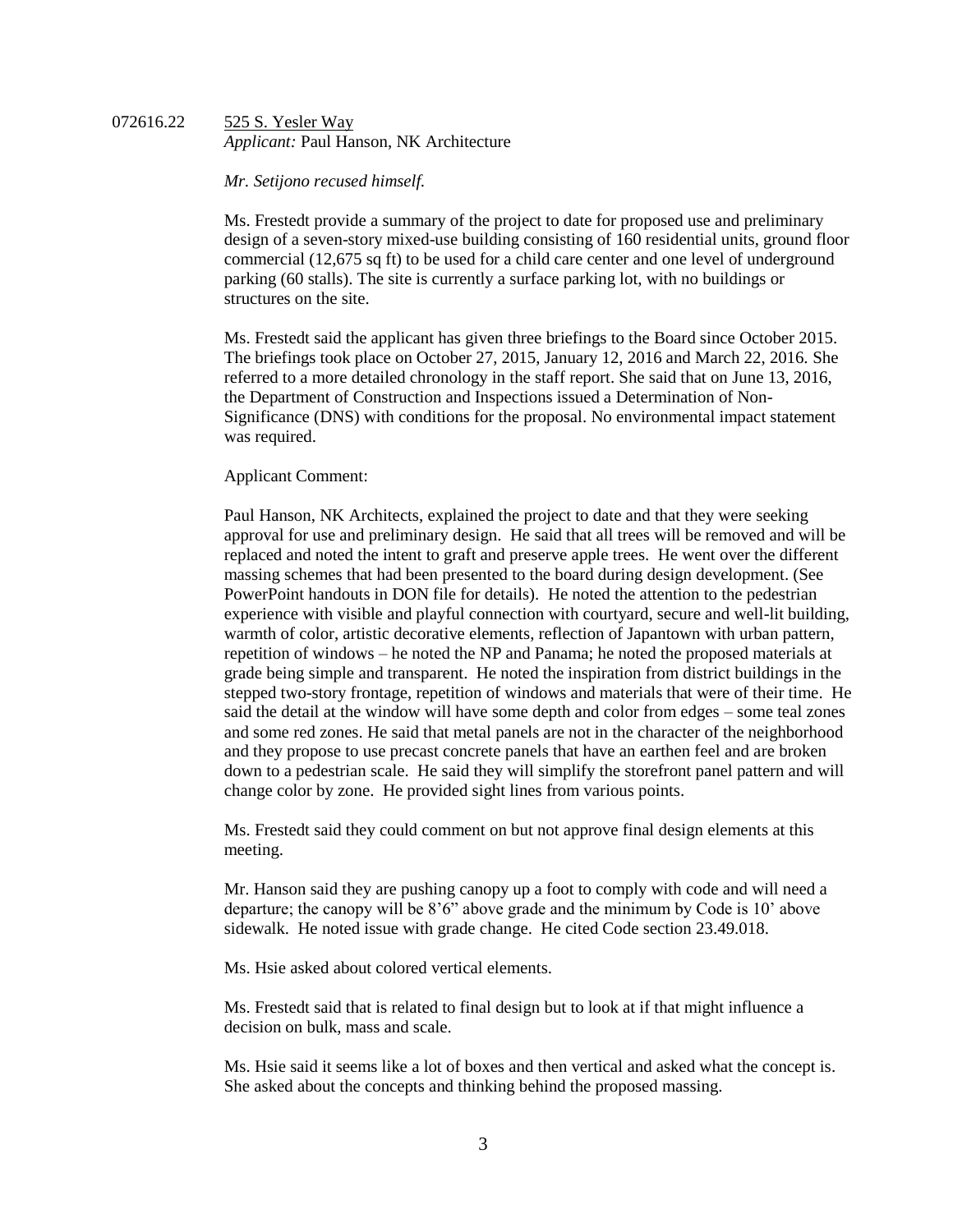Mr. Hanson said that there are two different levels of thinking. He said the City level has multiple angles of visibility and they want a cleanliness to it. He said there are some breaks and shifts in color above. He said the pedestrian level is playful and contemporary but not fad-ish. He said they want to create a rhythm around the base.

Ms. Hsie asked if the breaks in color are based on program.

Mr. Hanson said no but rather to keep the northeast corner from being too heavy and pinched; he noted that using one color was just too much.

Ms. Moriguchi asked if the massing is perceived as base and upper.

Mr. Hanson said it is.

Ms. Moriguchi said there are a lot of improvements with the change from metal to concrete. She asked how do those spaces express what is behind it. She asked how the child care entry can be differentiated from the residential entry in expression.

Mr. Hanson cited the Nippon Ton Theater and the design of its mezzanine

Ms. Moriguchi asked if there are elements that can tie the storefront to the concrete portion.

Ms. Hsie said the land use code asks for "enhanced the visual order". She said the plans are efficient and well laid out, but noted it is broken up so much and there are a lot of elements going on. She said, looking at historic examples in Japantown there are lots punched windows but there are lots of details expressed at the cornice and the floor plates. She said she is still struggling to see how this building fits into the historic context of Japantown.

Mr. Hanson said they are trying to perpetuate the efficiencies and authenticity of what is needed to get done. He said district buildings are workhorse buildings. He said they represent a moment of time when built.

Ms. Hsie said this is a special district and this building could be put in a different neighborhood in Seattle. She asked what the next step is that really ties the building to the neighborhood. She said that she could see the proposed building in just about any neighborhood.

Ms. Frestedt said that can be explored in greater depth in final design details. She said this is about bulk, massing and scale; final details can be discussed later.

Public Comment: There was no public comment.

Ms. Moriguchi said the massing and courtyard feels right and she had no problem with the preliminary design.

Ms. Hsie asked if stepping up/down the massing was considered.

Mr. Martin said the courtyard works; he it's a form he wouldn't want to see repeated elsewhere in the district but here it makes sense. He noted the sunken grade and play area needs and said the shape and form maintains connection with pedestrian realm. He said he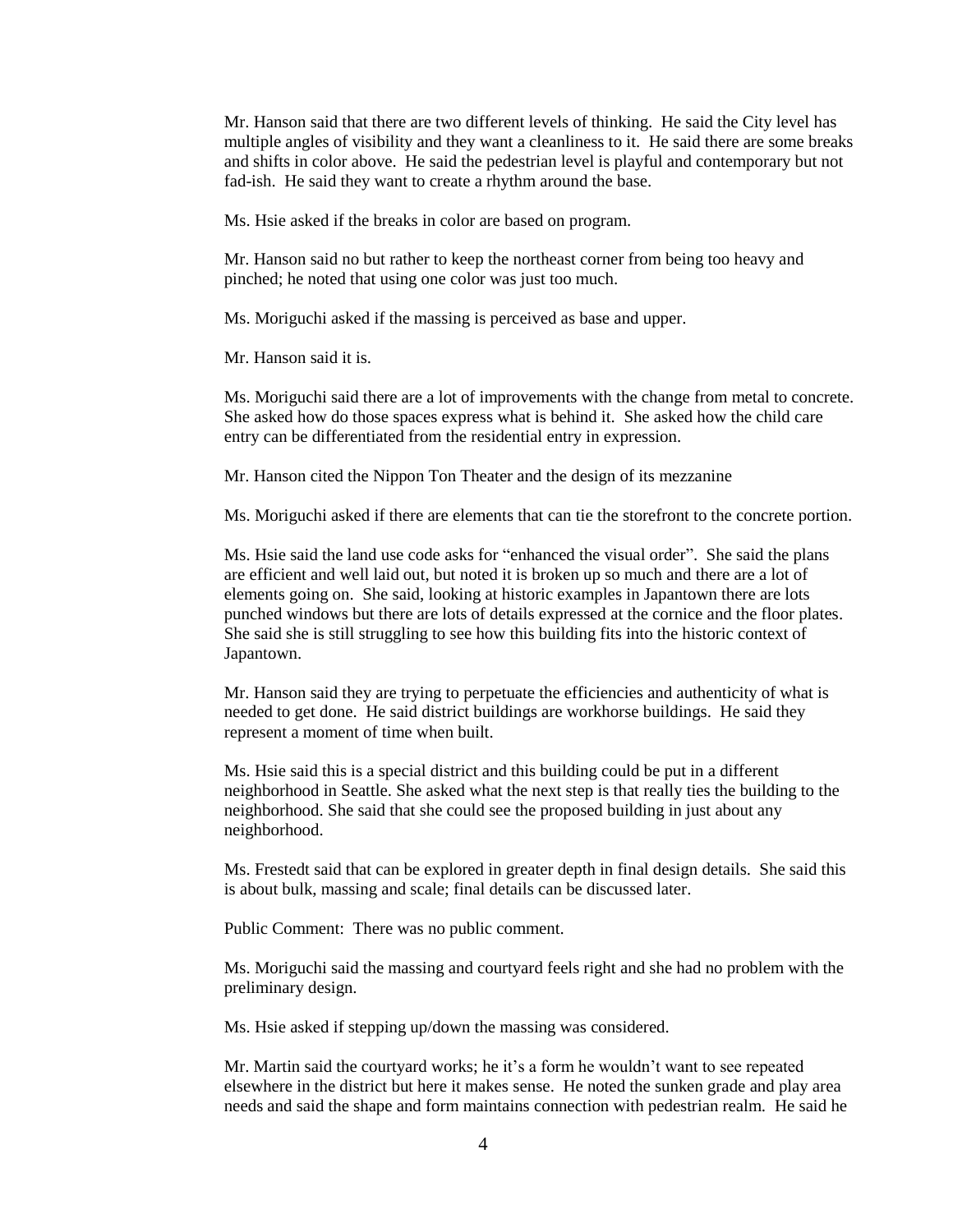appreciates perspectives from different vantage points. He said the colors and materials feel like 3 different languages. He said to find a way to blend or further marry window material, size and color. He said it makes sense to have consistency and he was okay with the departure request – it is not a safety hazard and it is a steep slope.

Mmes. Moriguchi and Hsie agreed and said the departure request is reasonable.

Ms. Moriguchi agrees with the feedback to marry the  $2<sup>nd</sup>$  level to the building to unify the design. She said the knowledge of the uses at the storefront is an opportunity.

Ms. Hsie said she doesn't see a clear massing strategy and wanted to see more unification. She said that other buildings cover  $\frac{1}{2}$  a block and that she wanted to see more study on proportions and where breaks should happen. She concurred with Mr. Martin's comments. She said she would like to see more unification in why the "pushes and pulls" are made. She noted multiple datum and said that unifying the base is important.

Ms. Moriguchi said there are too many colors and breaks. She said this may not be the strongest representation of the concept.

Mr. Hanson said they really haven't deviated much and still have the strong rhythm and continuity. He sees it as a north and south wing with central connector; he said they could continue the gray all the way across.

Action: I move that the International Special Review District Board recommend approval of a Certificate of Approval for Use and Preliminary Design with proposed departure at 525 Yesler Way.

The Board directs staff to prepare a written recommendation of approval, based on consideration of the application submittal and Board discussion at the July 26, 2016 public meeting, and forward this written recommendation to the Department of Neighborhoods Director.

This application does *not* include: Exterior building materials, colors and finishes, exterior lighting, construction details, exterior mechanical equipment on the face or rooftop, right of way improvements or a building sign plan.

As a condition of approval, the applicant will submit an application for a Certificate of Approval for Final Design details.

This action is based on the **following applicable sections of the International Special Review District Ordinance:** 

**SMC 23.66.030 - Certificates of approval - Application, review and appeals SMC 23.66.302 – International Special Review District goals and objectives SMC 23.66.306 – International District Residential (IDR) Zone goals and objectives SMC 23.66.320 - Permitted uses SMC 23.66.332 – Height**

MM/SC/TM/VT 4:0:0 Motion carried as amended to include departure, under SMC 23.49.018 – related to canopy height.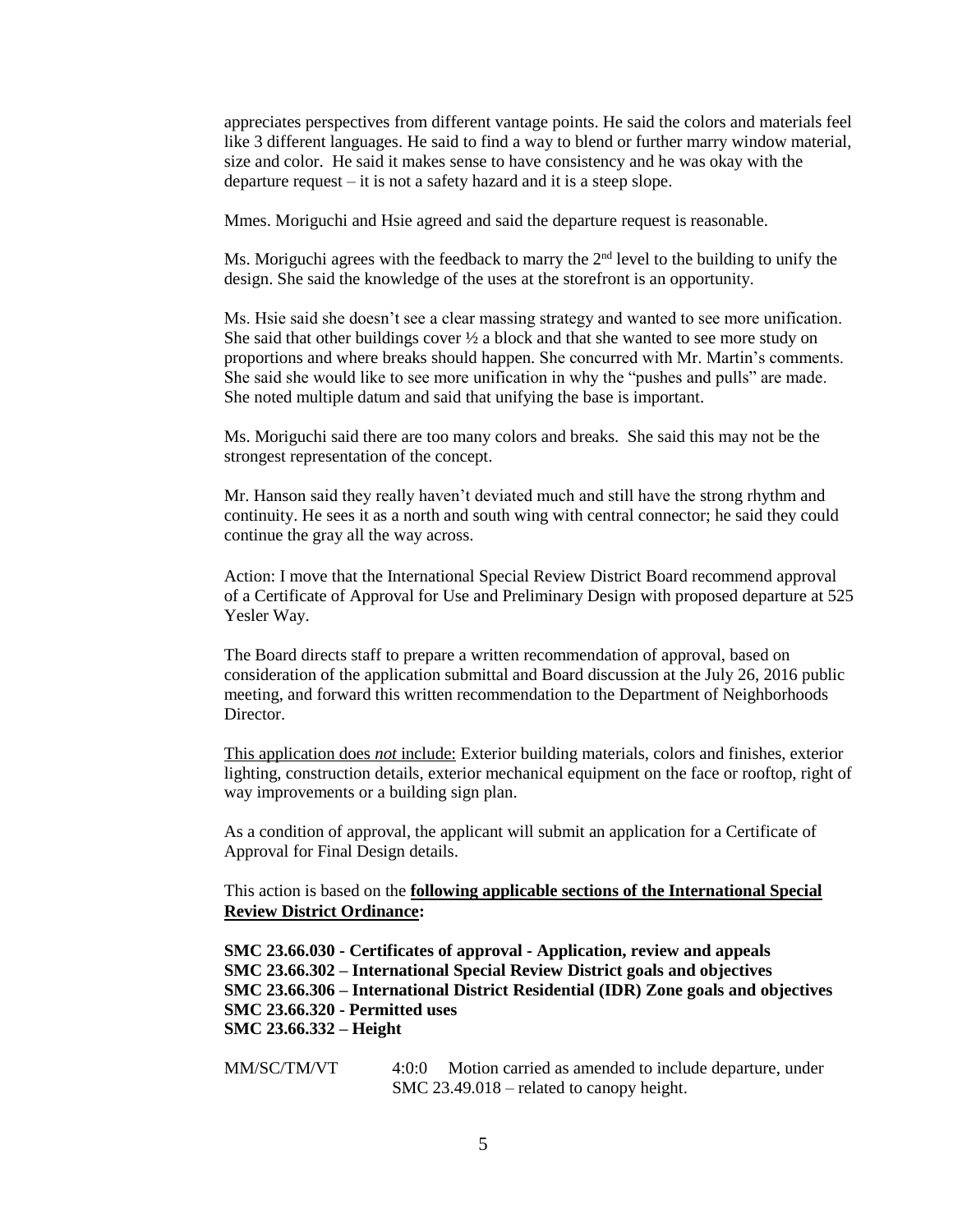## 072616.23 Right-of-Way –  $5<sup>th</sup>$  Ave. S. & S. King St. *Applicant:* Brian Dougherty, SDOT

*Ms. Tran recused herself.*

Ms. Frestedt explained the proposed decorative pavement stamp and crosswalks for the intersection of  $5<sup>th</sup>$  Ave. S. & S. King St. Exhibits included photograph, rendering and paint samples. This site is located within the Asian Design Character District and National Register District. The Board receiving project briefings on Sept. 8, 2015 and June 14, 2016.

Brian Dougherty, SDOT, walked through project overview to date and said they had made some tweaks to the design shown previously. He said the Only in Seattle funded project is community prioritized to create a gateway and identity here in one of the hearts of the neighborhood. He said they have also received funding from Safe Routes to School. He provided context of the area at an all way stop intersection. He said the changes will increase pedestrian safety, define the space a pedestrian space, and improve pedestrian visibility.

Mr. Dougherty went over earlier design alternatives explored: mimic brick pattern in transit plaza, brass inlays like at Maynard St, and wok and chop sticks before deciding on the proposed design. He went over outreach and past presentation before the ISRD Board. He said that Jamie Lee, SCIDPDA, recommended Terry Marks who was hired; the four alternatives presented are by him. He said they prefer that the dragon color stand out against the pavement and noted that white will 'pop' the most. He noted the relation to the streetcar design elements. He said the Endurablend product is durable. He said application will be a two-day process and will be done over a weekend.

Mr. Setijono noted that weekends in the area are very busy as well.

Mr. Dougherty said it is a challenge anywhere. He said the red flashing beacon will be put back up on existing span wire to existing poles. He said they will do some pavement repair on a 12' wide swath and then wait a month before application.

Ms. Frestedt asked if the color rendering had been vetted with community stakeholders.

Mr. Dougherty said that he can discuss it further with the community. He said if there are issues it may revert to brown or black.

Ms. Frestedt noted that white in the Chinese community represents death. She said that in the past, as part of an art project for a private development, members of the community requested a different color (other than white) be used.

Ms. Moriguchi said she supports the design, but would leave it to community members working with Jamie to find an appropriate color.

Ms. Hsie said the color issue is on the dragon.